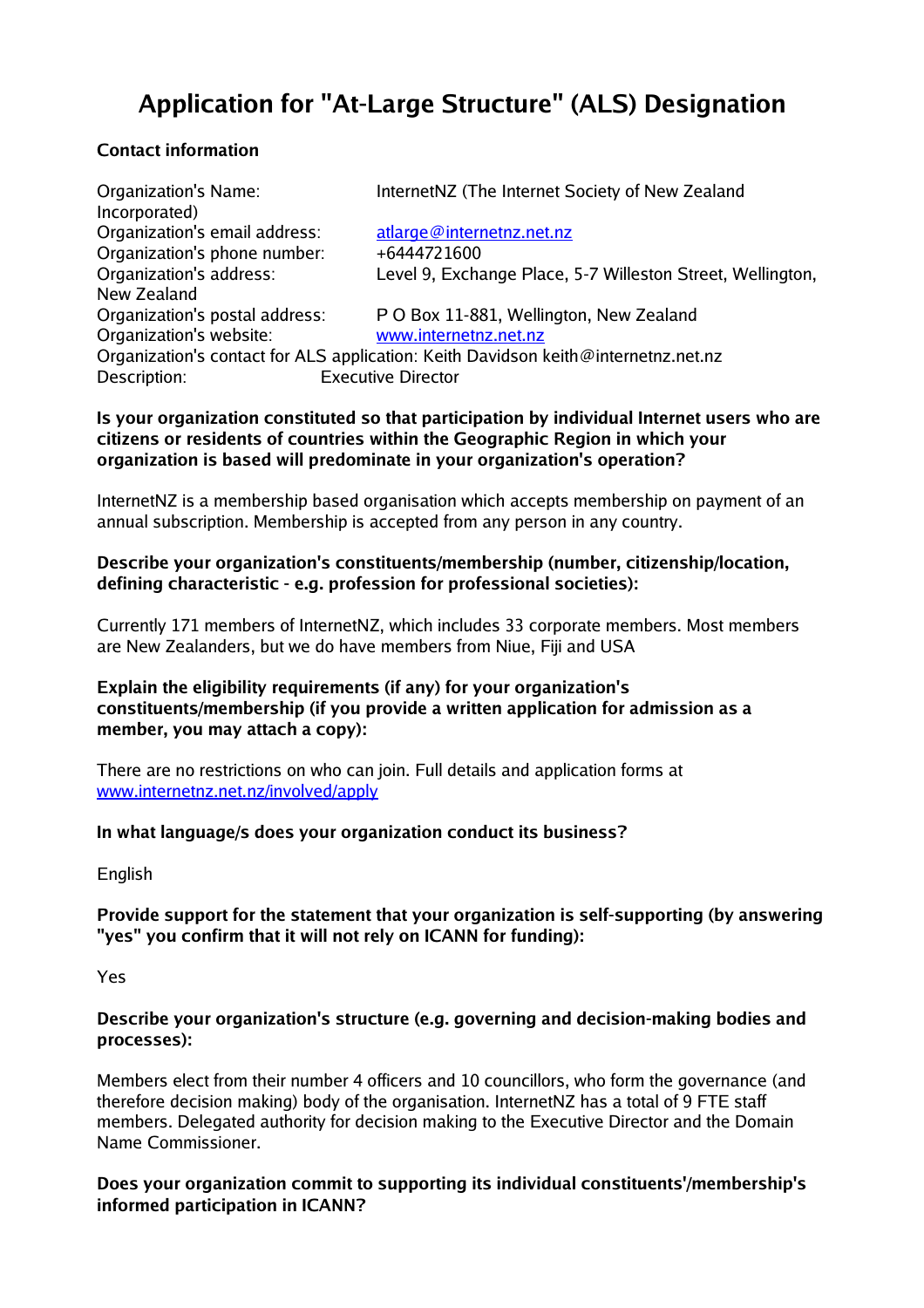#### Yes

## **Describe how your organization keeps its constituents/membership informed about, and enables them to participate in, decisions regarding issues of interest:**

InternetNZ provides members with mailing lists and staff and members participate in discussion on a wide range of issues, including ICANN in general, and sometimes specific issues relating to At Large (and ccNSO) items of interest. We have in the past funded NZ At Large members attendance to ICANN meetings. We also hold meetings twice a year in the major cities on issues of interest to members.

**Does your organization post on the Internet publicly-accessible, current information about your organization's goals, structure, description of constituent group(s)/membership, working mechanisms, leadership, and contact(s) (if this information currently is available, provide URLs)?**

Yes – [www.internetnz.net.nz](http://www.internetnz.net.nz/)

**Provide information on your organization's leadership (leaders' names, positions, emails):**

VOLUNTEERS:

Colin Jackson President [president@internetnz.net.nz](mailto:president@internetnz.net.nz) David Farrar The State President [vicepresident@internetnz.net.nz](mailto:vicepresident@internetnz.net.nz) Michael Wallmansberger Secretary Secretary@internetnz.net.nz Chris Streatfield Treasurer [treasurer@internetnz.net.nz](mailto:treasurer@internetnz.net.nz)

STAFF:

Keith Davidson **Executive Director** [exe.dir@internetnz.net.nz](mailto:exe.dir@internetnz.net.nz)

#### **Objectives**

**What is your organization's primary goal or mission (please attach any mission or policy statement for your organization, if in writing, or provide a URL, if posted):**

[www.internetnz.net.nz/about/rules/constitution.html](http://www.internetnz.net.nz/about/rules/constitution.html)

The Internet Society of New Zealand Incorporated ("the Society") is a non-profit common interest society to maintain and extend the availability of the Internet and its associated technologies and applications in New Zealand, both as an end in itself and as means of enabling organisations, professionals and individuals to more effectively collaborate, cooperate, communicate and innovate in their respective fields of interest. It is intended that the Society be the principal organisation representing the interests of Internet users and Internet Service Providers in New Zealand. The Society's objects are:

2.1 To promote the competitive provision of Internet access, services and facilities in an open and uncaptureable environment.

2.2 To develop, maintain, evolve, and disseminate standards for the Internet and its internetworking technologies and applications.

2.3 To develop, maintain, evolve and disseminate effective administrative processes for the operation of the Internet in New Zealand.